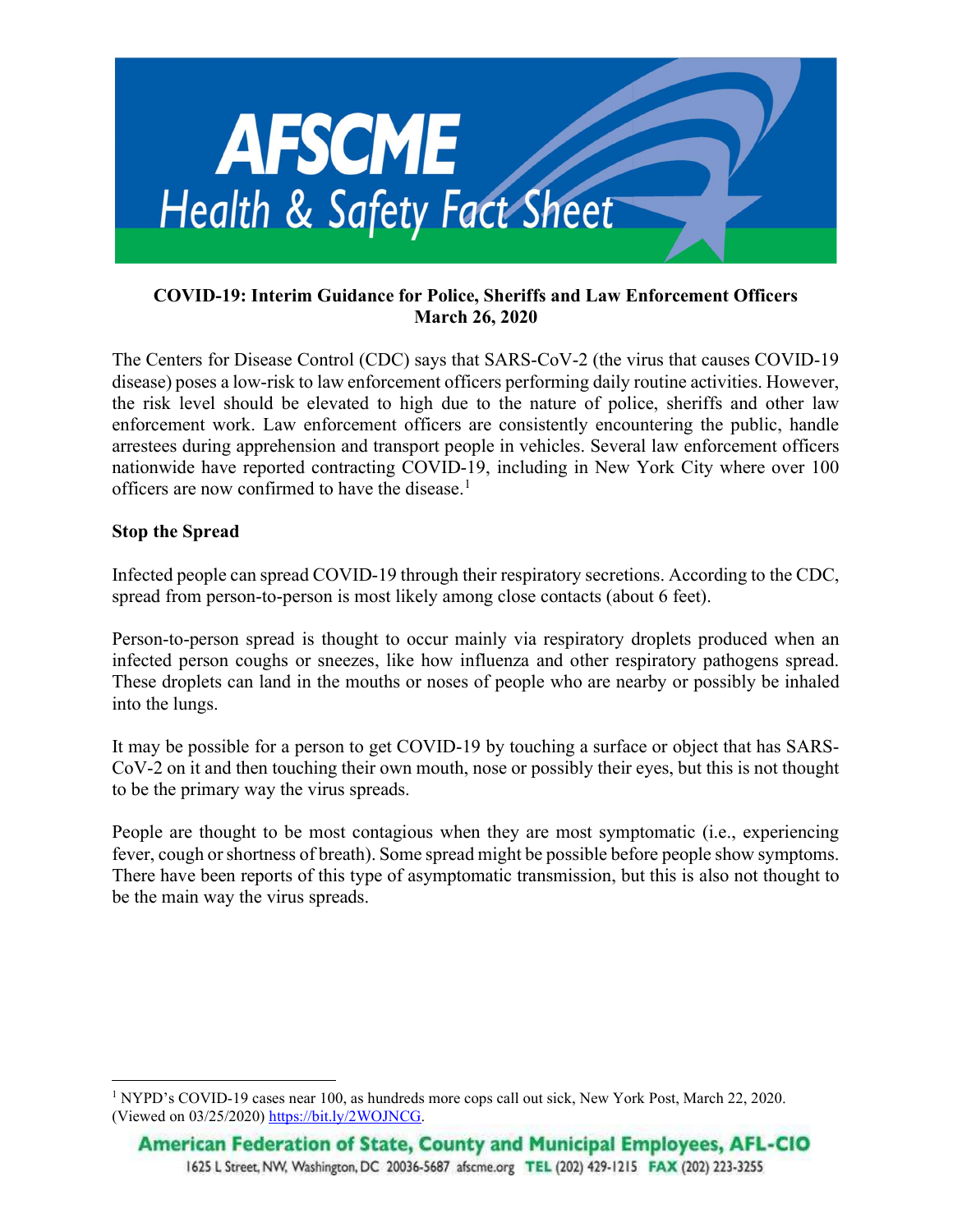### Reporting Exposure, Protecting all Officers

If a law enforcement officer thinks that they have been exposed to the virus, their agency should require the officer to stay home on paid leave if possible, and return to work when it will not create a risk of transmission to other staff.<sup>2</sup> Additionally, law enforcement agencies should:

- Require employees with COVID-19 symptoms (dry cough, fever, shortness of breath) to stay home or to telework if possible.
- Isolate and send officers home who come to work sick with symptoms.
- Require officers to report and document potential risk or exposure to their frontline supervisor and public health authorities. Officers should keep a copy of any reports related to an exposure.
- Require officers who are well but have a sick family member to stay at home.

Medical confidentiality and privacy must be maintained; however, limited information may be released if necessary, to protect other officers. For example, notice may be given that a fellow officer has tested positive without publicly identifying who tested positive.

### Protect Yourself from Exposure\*

Due to the nature of the virus and how it spreads, this creates a unique scenario for law enforcement during apprehension and transportation and while arrestees are in detainment.

- If possible, maintain a distance of at least 6 feet.
- Law enforcement should also practice proper hand hygiene. Wash your hands with soap and water for at least 20 seconds. If soap and water are not readily available and illicit drugs are NOT suspected to be present, use an alcohol-based hand sanitizer with at least 60% alcohol.
- Do not touch your face with unwashed hands.
- Have a trained Emergency Medical Technician (EMT) assess anyone you think might have COVID-19 and transport that person via an Emergency Medical Service (EMS) to a healthcare facility.
- Ensure only trained personnel wearing appropriate personal protective equipment (PPE) have contact with individuals who have or may have COVID-19.
- Learn your employer's plan for exposure control.
- Clean and disinfect duty belt and gear prior to reuse using a household cleaning spray or wipe that claims to kill viruses, according to the product label.

### Reduce Contact with the Public\*

To reduce contact between people, law enforcement can:

• Equip 911 dispatchers to divert more calls-for-service to health resources when they do not require police response.

<sup>&</sup>lt;sup>2</sup> AFSCME Facts: New Leave Requirements Mandated by Congress for COVID-19, March 19,2020. (Viewed on 03/25/202) https://bit.ly/2Ujucty.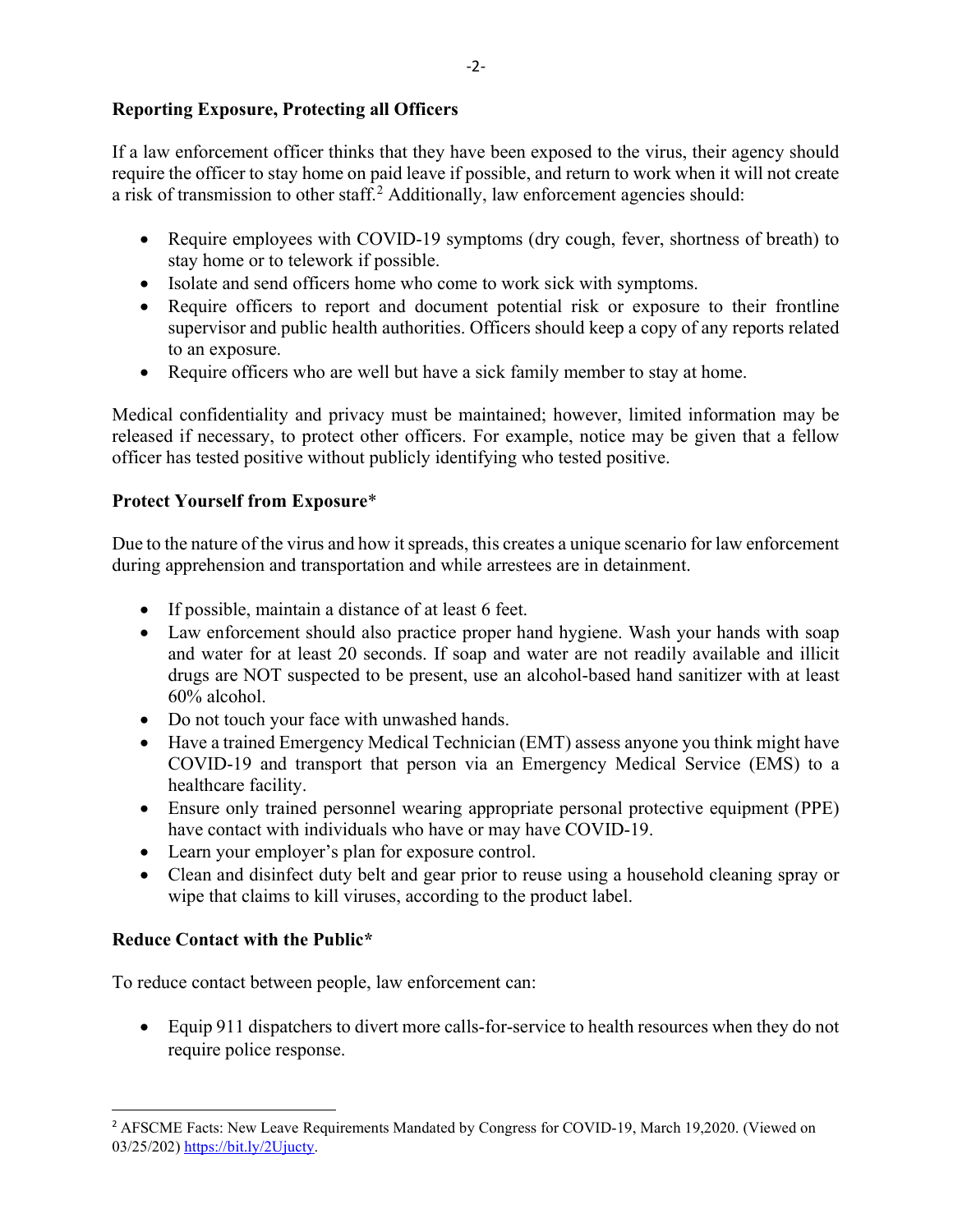- Issue a temporary directive to release people on a citation, ticket or summons in lieu of taking them into custody, unless the person poses an immediate and identifiable risk to physical safety or is charged with a serious felony.
- Suspend standard protocols that place people in custody, for example by:
	- o Suspending enforcement of bench warrants.
	- o Limiting enforcement of arrest warrants to violent crimes.
	- o Documenting, but declining to take into custody, people who have violated probation or parole if they do not pose an immediate and identifiable risk to physical safety.
- Limit their response to low-risk incidents in order to maintain capacity to respond to critical incidents and community health needs. For example, suspend enforcement of most traffic stops, noise complaints and minor quality-of-life complaints and the service of civil subpoenas.
- Limit the number of officers who have contact with visitors to the police department, preferably to one officer per shift and equip that officer with the PPE and training necessary to prevent the spread of the virus.
- Deploy or expand online reporting options for complaints or police reports. Encourage an expanded range of incident reporting by phone.
- Increase the frequency of cleaning and disinfecting of all patrol cars, police precincts and station houses, with special attention to high-traffic areas.
- Create a written protocol and train all staff on how to respond to an active case of coronavirus. The protocol should include guidance on second-level reviews to determine if the person can be released instead of booked so that they can receive care and treatment in the community. If this is not possible, the protocol should outline how to safely transport someone to the hospital, communicate with specific hospitals closest to the precinct or station house and take steps to prevent law enforcement staff from exposure during and after transport.

# Protect People Who Are at High Risk\*

When working with people who are 55 years and older or pregnant or have serious chronic medical conditions—law enforcement can:

- Use screening questions for anyone who is brought to or from a police station with the aim of identifying people with possible exposure or at higher risk of infection.
- Develop a written policy and training for law enforcement staff to separate people who are symptomatic from others, and to maximize the distance between people at higher risk of infection from people who may be infected but asymptomatic. The protocol should include guidance on how to work with other first responders to safely transport someone to the hospital, identify hospitals closest to the precinct or station house and outline steps to take during and after interactions with an infected person.
- Minimize contact between officers by suspending rollcall and using videoconferencing, email and other technologies to provide briefings and advisories.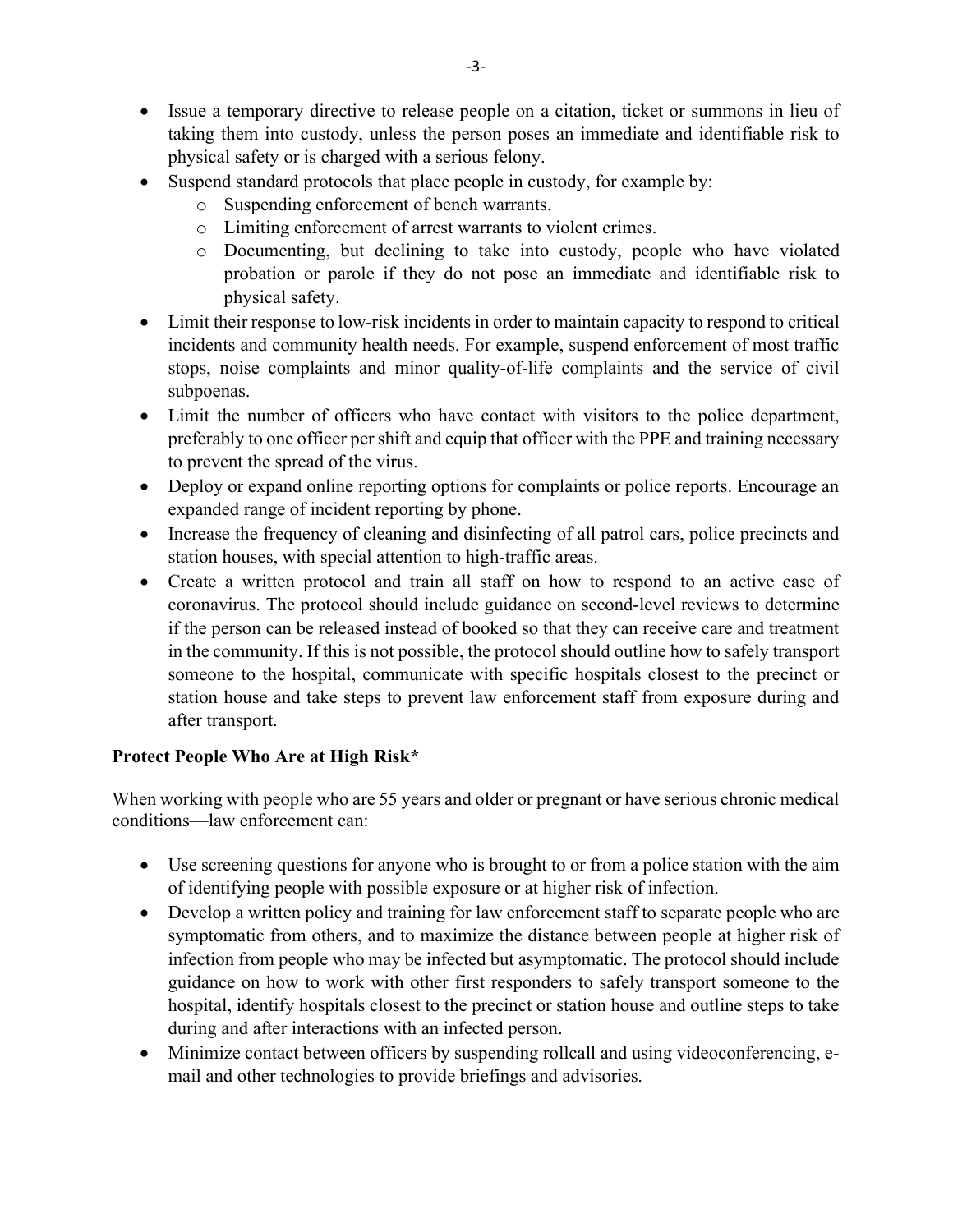### Personal Protective Equipment

Employers must select PPE that will protect officers against SARS-CoV-2 and other hazards associated with chemicals to which they may be exposed during cleaning and decontamination of surfaces and objects that may be contaminated with SARS-CoV-2 (see below). Officers must wear PPE to help minimize exposure to the virus and chemicals through inhalation, contact or ingestion.

Examples of PPE that may be needed during cleaning and decontamination include:

- Nitrile gloves.
- Goggles or face shields.
- Fluid-resistant or fluid-impermeable gowns, coveralls and aprons.
- Dedicated work clothing and washable shoes with shoe or boot covers.
- Facemasks (e.g., surgical masks) that cover the nose and mouth. In some cases, additional respiratory protection (e.g., N95, powered air-purifying respirators or better) may be necessary to protect workers from exposure to SARS-CoV-2 or disinfectants.<sup>3</sup>

Law Enforcement Officers must receive training on and demonstrate an understanding of:

- When to use PPE.
- Which PPE is necessary.
- How to properly don, use and doff PPE in a manner to prevent self-contamination.
- How to properly dispose of or disinfect and maintain PPE.
- The limitations of PPE.

Any reusable PPE must be properly cleaned, decontaminated and maintained after and between uses. Facilities should have policies and procedures describing a recommended sequence for safely donning and doffing PPE.

Depending on the hazards posed by the size of a spill, degree of contamination or other factors, required PPE may be different than what is described in this fact sheet.

# Cleaning and Disinfection

Based on what is currently known about SARS-CoV-2, transmission of coronavirus occurs much more commonly through respiratory droplets than through contact with surfaces and objects. However, current evidence suggests that SARS-CoV-2 may remain viable for hours to days in aerosols and on surfaces made from a variety of materials (plastics, glass, metal, wood, cardboard, linen, etc.). Most transport vehicles and patrol cars are constructed primarily of plastic and metal surfaces. Workers tasked to disinfect surfaces should clean vehicles each time members of the public have been transported if they are suspected to be infected with the virus.

Employers are responsible for protecting workers tasked with cleaning surfaces that may be contaminated with SARS-CoV-2. Employers are also required to make sure workers are protected

<sup>&</sup>lt;sup>3</sup> Note: A face mask (also called a surgical mask, procedure mask or other similar terms) on a patient-inmate or other sick person should not be confused with PPE for a worker; the mask acts to contain potentially infectious respiratory secretions at the source (i.e., the person's nose and mouth).